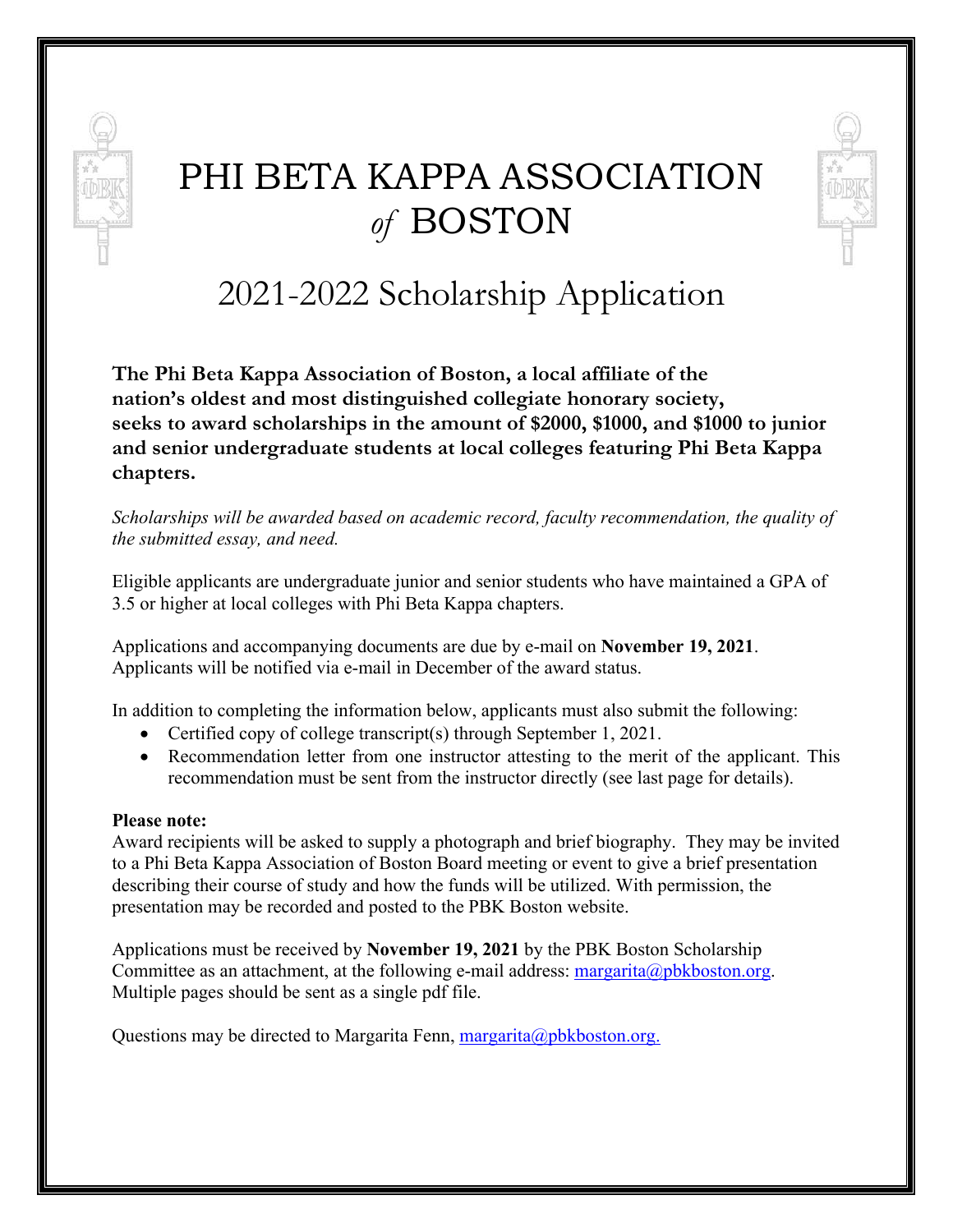## PHI BETA KAPPA ASSOCIATION  $\mathcal{A}\text{BOSTON}$

2021-2022 Scholarship Application

| Name<br><u> 1989 - Johann John Stein, markin fan it fjort fan it fjort fan it fjort fan it fjort fan it fjort fan it fjort fan it fjort fan it fjort fan it fjort fan it fjort fan it fjort fan it fjort fan it fjort fan it fjort fan i</u> |
|----------------------------------------------------------------------------------------------------------------------------------------------------------------------------------------------------------------------------------------------|
|                                                                                                                                                                                                                                              |
|                                                                                                                                                                                                                                              |
| Telephone Number                                                                                                                                                                                                                             |
|                                                                                                                                                                                                                                              |
|                                                                                                                                                                                                                                              |
|                                                                                                                                                                                                                                              |
|                                                                                                                                                                                                                                              |
| Explanation of how college education is being funded                                                                                                                                                                                         |
|                                                                                                                                                                                                                                              |
| ,我们也不能在这里的时候,我们也不能在这里的时候,我们也不能会在这里的时候,我们也不能会在这里的时候,我们也不能会在这里的时候,我们也不能会在这里的时候,我们也不                                                                                                                                                            |
|                                                                                                                                                                                                                                              |
|                                                                                                                                                                                                                                              |
|                                                                                                                                                                                                                                              |
|                                                                                                                                                                                                                                              |
|                                                                                                                                                                                                                                              |
|                                                                                                                                                                                                                                              |
|                                                                                                                                                                                                                                              |
| Please attach a recent resumé that includes any employment history and extracurricular activities.                                                                                                                                           |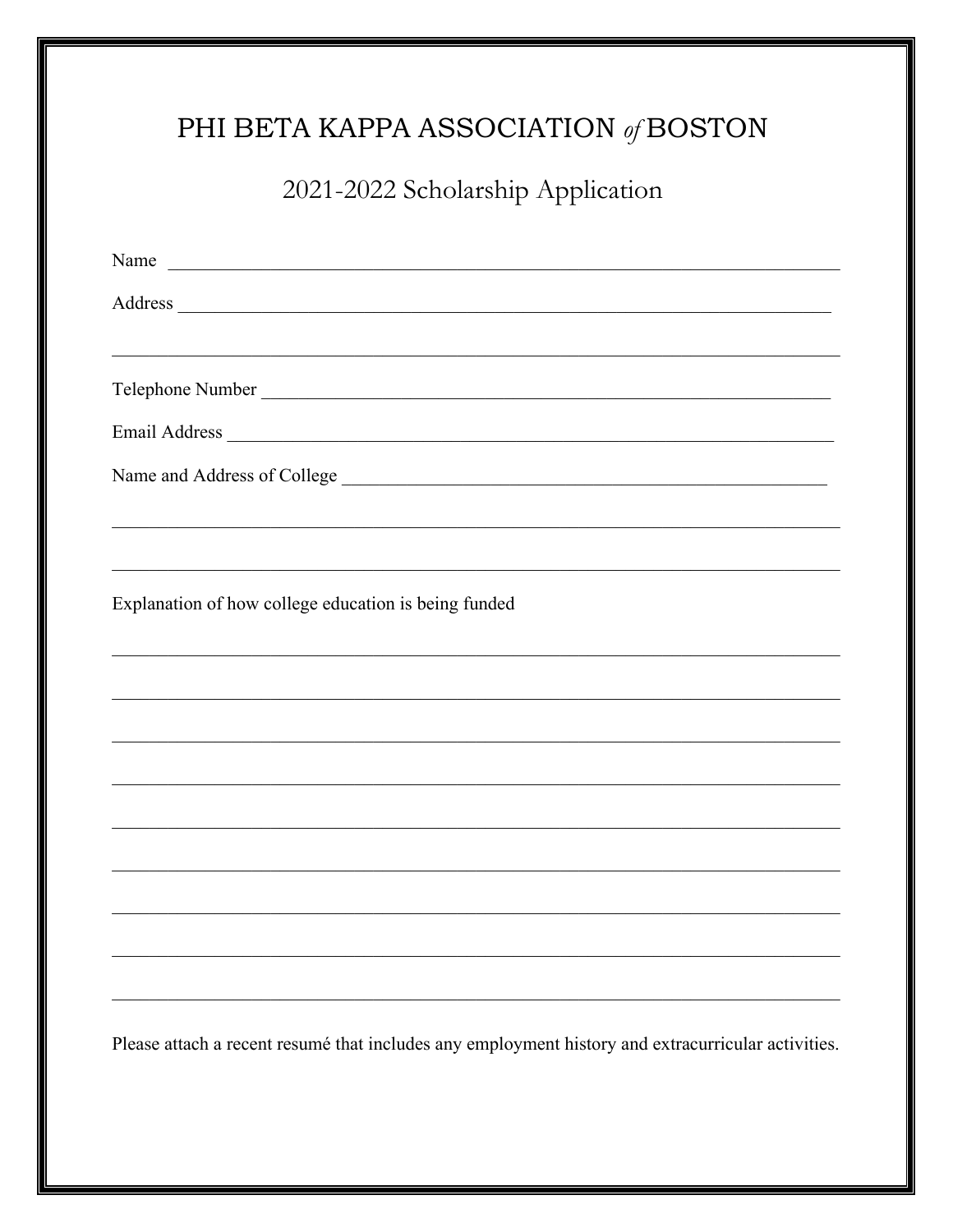*This page may be detached and given to the person providing the recommendation.*

# PHI BETA KAPPA ASSOCIATION *of* BOSTON



2021-2022 Scholarship Application

**The Phi Beta Kappa Association of Boston seeks to award three scholarships in the amount of \$2000, \$1000, and \$1000 to students at local colleges featuring Phi Beta Kappa chapters.**

*Scholarships will be awarded based on academic record, faculty recommendation, the quality of the submitted essay, and need.*

Eligible applicants are undergraduate junior and senior students who have maintained a GPA of 3.5 or higher at local colleges with Phi Beta Kappa chapters.

#### **Request for Recommendation**

Applicants are required to submit a recommendation from one instructor attesting to the applicant's merit. This recommendation should be received by the PBK Boston Scholarship Committee by **November 19, 2021**.

Recommendation letters must be submitted on school letterhead and contain the title, department, and contact information of the instructor. Recommendation letters must be sent by e-mail from the instructor's college e-mail address to:  $\frac{1}{2}$  margarita $\frac{1}{2}$  methor.org. In the subject line please insert: "Recommendation for (applicant's name)".

Questions may be directed to Margarita Fenn at that email address.